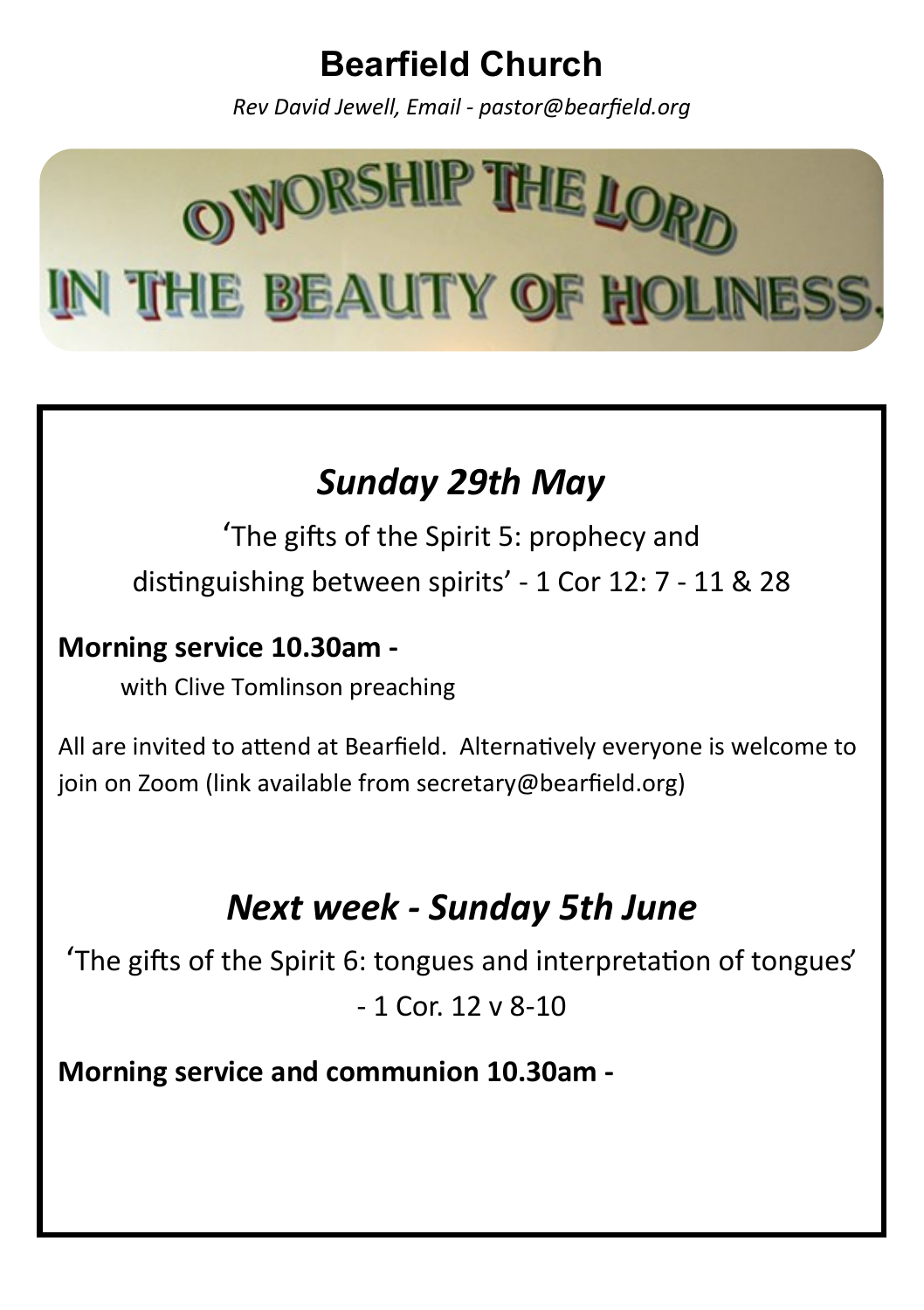# Weekly wonderings …

I have been working for Bearfield for a number of years now; having three part time jobs, a lovely family and a crazy puppy can make life interesting. To help me cope, like majority of people, I have had to try to get into a routine of when I do things - one thing being I normally write the newsletter on a Wednesday, but this week was different, and I planed to do church work on Thursday morning.

When on Thursday morning the news of David being rushed into hospital, suffering from a suspected stroke came, my brain became a muddle and all I could do was pray. So when I finally started to prepare the newsletter that afternoon it was empty; I hadn't yet received David's article and no way could I expect an article from him now - so I thought I better get on with it, and I started to think how the church had come together in pray for David and Fi.

Bearfield is as many people say a lovely church. In times of crisis we pull together in prayer (or meal trains if needed). But what else is there in Bearfield that we could pull together to achieve? Where are our giftings?

David is no doubt going to need time to recover. We shouldn't expect him to be back doing everything as soon as he is out of hospital. So where can each of us help? We are in the middle of a series on the Gifts of the Holy Spirit. Is God calling you to a role within the church? Do you feel that you could help pastorally as a listening ear walking & taking, or are you felling called to lead a service or try out preaching as David spoke about last week? Perhaps God has put the children of the church on your heat and you want to help in JAM or Lighthouses.

As 1 Corinthians 12 v 12 says 'The human body has many parts, but the many parts make up one whole body. So it is with the body of Christ.' (NLT) We are all part of one body of Christ so let us all draw together to build up His church. Lets not sit back and see what we can 'get' from church, but let us have a passion to see what we can 'give'. Let us be strong together so all can face whatever difficulties life throws our way.

And a Paul says 'Finally, brothers and sisters, rejoice! Strive for full restoration, encourage one another, be of one mind, live in peace. And the God of love and peace will be with you.' (2 Corinthians 13 v 11)

Sarah-Ann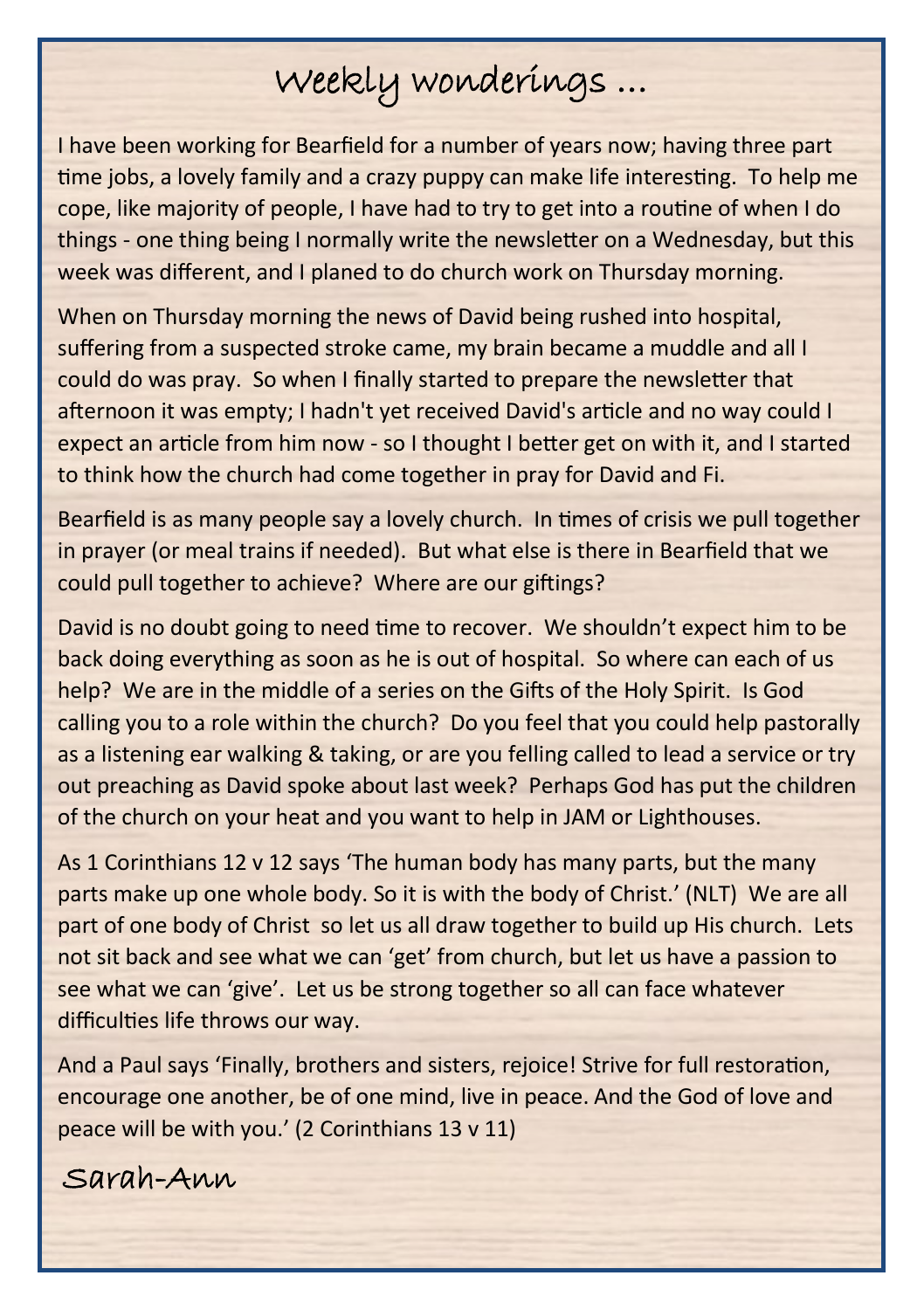## **Bearfield Structure and Roles Review group**

The Leadership team and Trustees are very grateful to Sarah Ann Howes, Kathryn Maguire, Stuart Eaton and Neil Loescher who have agreed to help us to review the job descriptions and roles of Trustees, Leadership team and voluntary posts within the church. We have arranged to meet together on Saturday 11th June, at church where we will be drafting some proposals and putting these forward to the church in an open meeting on Thursday 7th July.

If you would like to find out more or have some suggestions or views that you would like to share regarding our current leadership and trustee structure please do seek out Helen Fuggle, Sue Glanville or myself to discuss your ideas or please email so that your views can read by all of us.

Many thanks,

William on behalf of the Trustees and Leadership team

## **Pray for…**

- David whilst he is in hospital, with a suspected stroke and for Fi at this stressful time for them both.
- Gordon as he waits for an operation on his knee.
- Older TGI as they have exams.



- TGI young people, James and Pip as they prepare to go away to Spree.
- David Vaughton and the Vaughton family.
- The Trustees and Leadership team that God will guide them in the running of Bearfield.